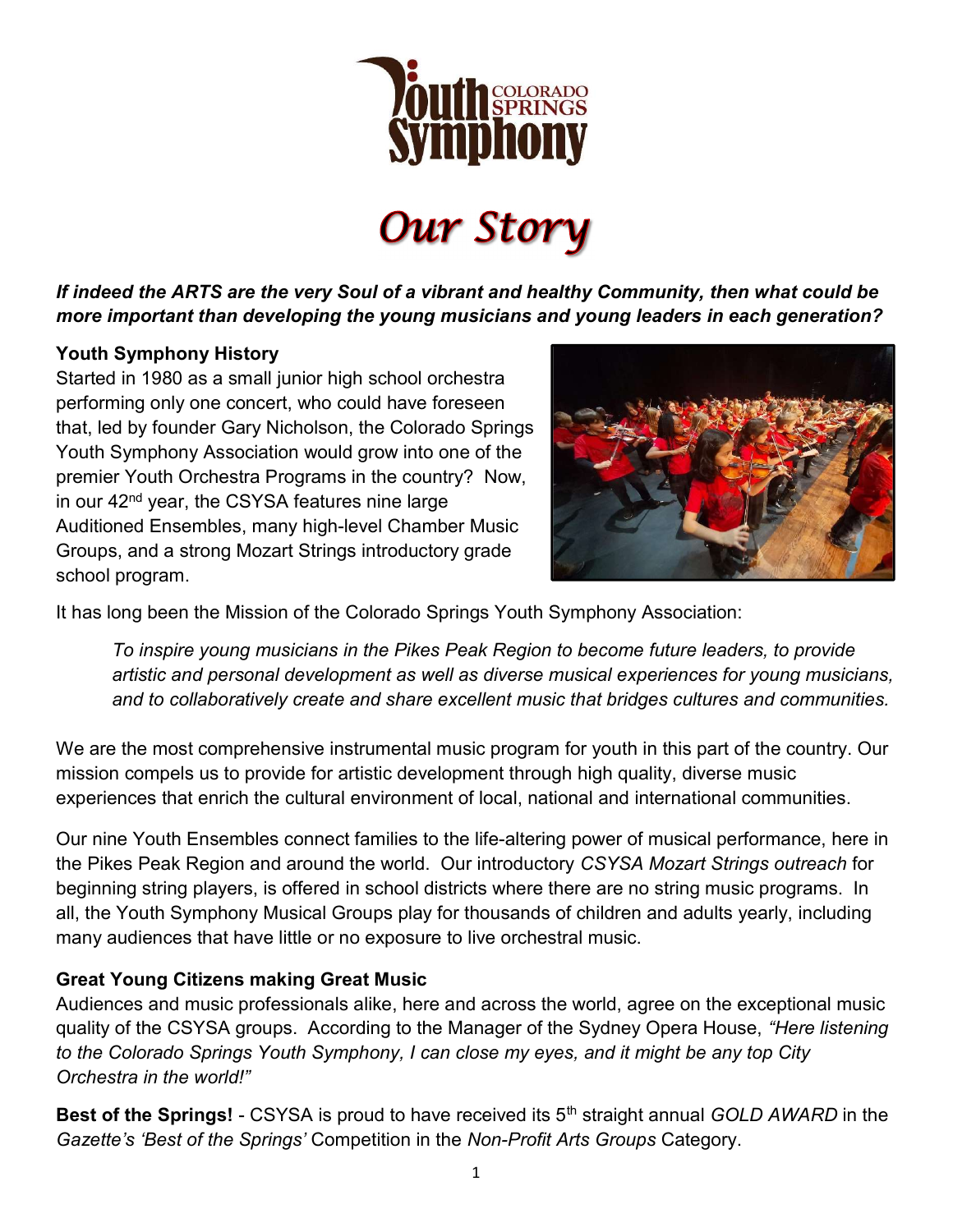### BACK TO 'LIVE AND IN-PERSON'!

Following these unprecedented times of global pandemic and recession, the CSYSA has safely returned to in-person activities:

CSYSA 2021 Concerts, Live and In-Person! – our ensembles are Excited to be performing together again in the concert hall and are pleased to be performing again in front of LIVE safely-sociallydistanced audiences! Our performing ensembles include:



Wolfgang String Orchestra, Amadeus String Orchestra, Allegro String Orchestra, Vivace String Orchestra, Bravo Winds, Pikes Peak Winds, Ovation Youth Orchestra, & Colorado Springs Youth Symphony

Uninterrupted Rehearsals – thanks to our spacious new home, exceptional staff, and enhanced safety procedures, the CSYSA has successfully conducted *in-person rehearsals* and is well positioned for a successful 2021-2022 season!

Summer Auditions – following successful remote Auditions due to COVID-19 restrictions in the Summer of 2020, we moved to in-person Auditions in our new YS Home in 2021.

CSYSA Summer Camps - every year we have brought the musicians from each performing group together with their conductor and teachers to bond and perform musically at a startlingly high level.

Importantly, from the very beginning our Summer Camps focus on personal discipline and responsibility, team-building, and leadership lessons that last a lifetime.

This season we were able to return to the mountains for in-person overnight summer camps, all while meeting or exceeding CDC & State Safety Guidelines.

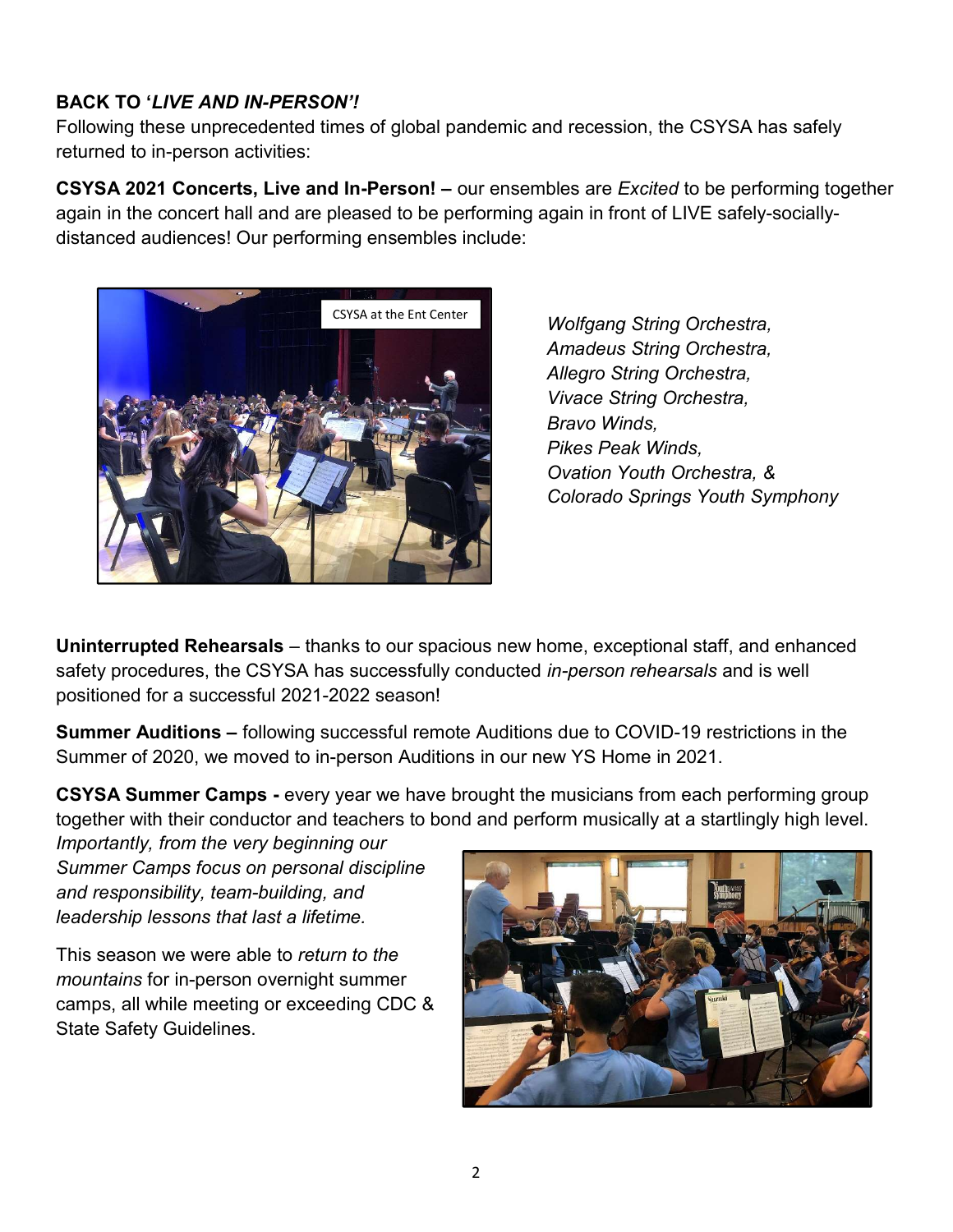#### NOW IN OUR NEW CSYSA HOME!

After years of efforts to establish a permanent Youth Symphony Home, in late February 2021 we purchased the ideal facility – Village Christian Church – welllocated near the intersection of Union and Fillmore at 3113 Primrose Drive. This exciting venue immediately offered over 18,000sq.ft. of flexible rehearsal, office, and storage space, including two large Rehearsal Halls and numerous Sectional Rooms, allowing us to safely welcome



back our young Musicians, Conductors, and Teachers.

Built in 1965, our new Youth Symphony Home is an architecturally-rich building that we envision restoring, upgrading, and restructuring to ensure long-term CSYSA success, and to be a 'Beacon for the Arts' in our Community.

#### The Power of Touring

Every CSYSA performing group tours; some to local schools and some across the state or the southwest, while every second year, the full Symphony Orchestra has historically traveled abroad to share our great music and our talented young role models with the World.



Whether playing here at home in the Pikes Peak or Ent Centers, or far afield in New York's Carnegie Hall, New Zealand, China, Australia, Bulgaria or Japan, our students benefit from the comprehensive CSYSA instrumental music program.

Exposing our young musicians to various cultures and music forms is an essential part of the broad CSYSA education. In the process we expose our audiences to the very best of American youth.

The Youth Symphony Is Headed To GREECE! – While world health conditions in 2020/2021 lead us to postpone or cancel all CSYSA in-person tours, plans are now in place to resume our local, regional, and international Touring. In the Summer of 2022 the Youth Symphony will serve as international ambassadors with a performance tour to GREECE. Our young musicians will be flying, cruising, and performing from Athens to Santorini. Plan include a very special Live Concert featuring John Williams' "Olympic Spirit" in the 2000 year-old Roman Amphitheatre at Ancient Olympia, our longtime partner city!

**Through Music We Are One'** – A timeless Maori Teaching and our Motto, adopted by CSYSA during the 1998 Concert Tour to New Zealand.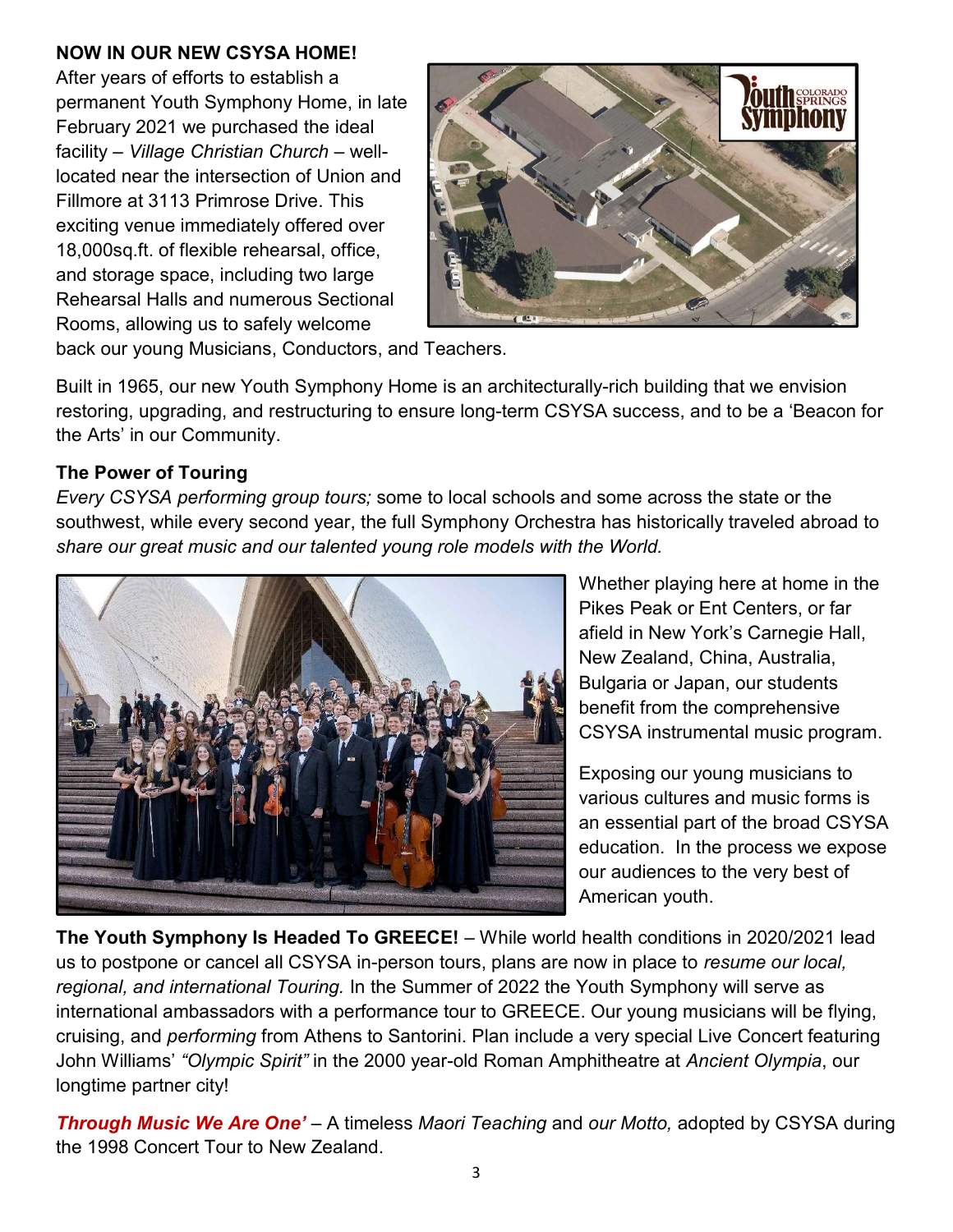#### Our Chamber Music Program

YS Musicians are encouraged to form and perform in Chamber Music Groups at no extra charge to parents; we believe that Chamber Music Skills are a key part of music education. The Manitou Chamber Music Festival has recently been incorporated into CSYSA,

### A Variety of Music Disciplines

While Orchestras traditionally focus on Classical Music, we believe in exposing our young musicians to a broad scope of music from various cultures.

New in 2021, the CSYSA is pleased to have launched our first auditioned Jazz Ensemble, the Ascent Big Band! Consisting of 20 of the region's top jazz musicians, the ensemble is performing in jazz clubs and on the big stage alongside our other ensembles!

We have recorded and released an **Orchestral Jazz CD**, composed by YS Alum Sean Hennessey, recorded by the Youth Symphony Orchestra with his 'Hennessey 6' Jazz Group, produced by multiple-Grammy-Award-winning Jesse Lewis and distributed by Summit Records.

#### Our 40<sup>th</sup> Anniversary Celebration

During 2019/20 we celebrated our 40<sup>th</sup> Season with a Gala Evening honoring Marcia Hendricks of the Children's Chorale and CSYSA's Gary Nicholson for their lifetime contributions to Youth in the Arts. Then, a live Sunday Concert at the ENT Center where the Youth Symphony premiered 'Alpha and Omega', a beautiful



piece by noted American Composer Soon Hee Newbold, commissioned for our 40<sup>th</sup>, and offered a stirring 'Salute to Heroes', honoring all who sustain us in these difficult times.

#### Honoring Music Teachers!

The CSYSA Mission would not be possible without the dedicated Private and School Music Teachers that instruct and inspire young musicians everywhere. We work diligently to connect and collaborate with all Music Teachers, knowing that the Arts in our Community are at their strongest when every Music Program thrives.

"Participation in Youth Symphony ensembles strengthens my students as players, increases motivation, and helps make them leaders in their school programs. I highly recommend auditioning for CSYSA!" Nancy Andrew, Flute Instructor

Our annual CSYSA 'Inspire' Teacher Awards honor all School and Private Music Teachers who inspire young musicians across the world.

## Stronger Through Partnering

We continue to strengthen our position in the Pikes Peak Region by partnering with other community artistic and service groups: this includes long-standing partnerships with: the Colorado Springs Children's Chorale, The Ent Center for the Arts, and the Colorado College Summer Festival.